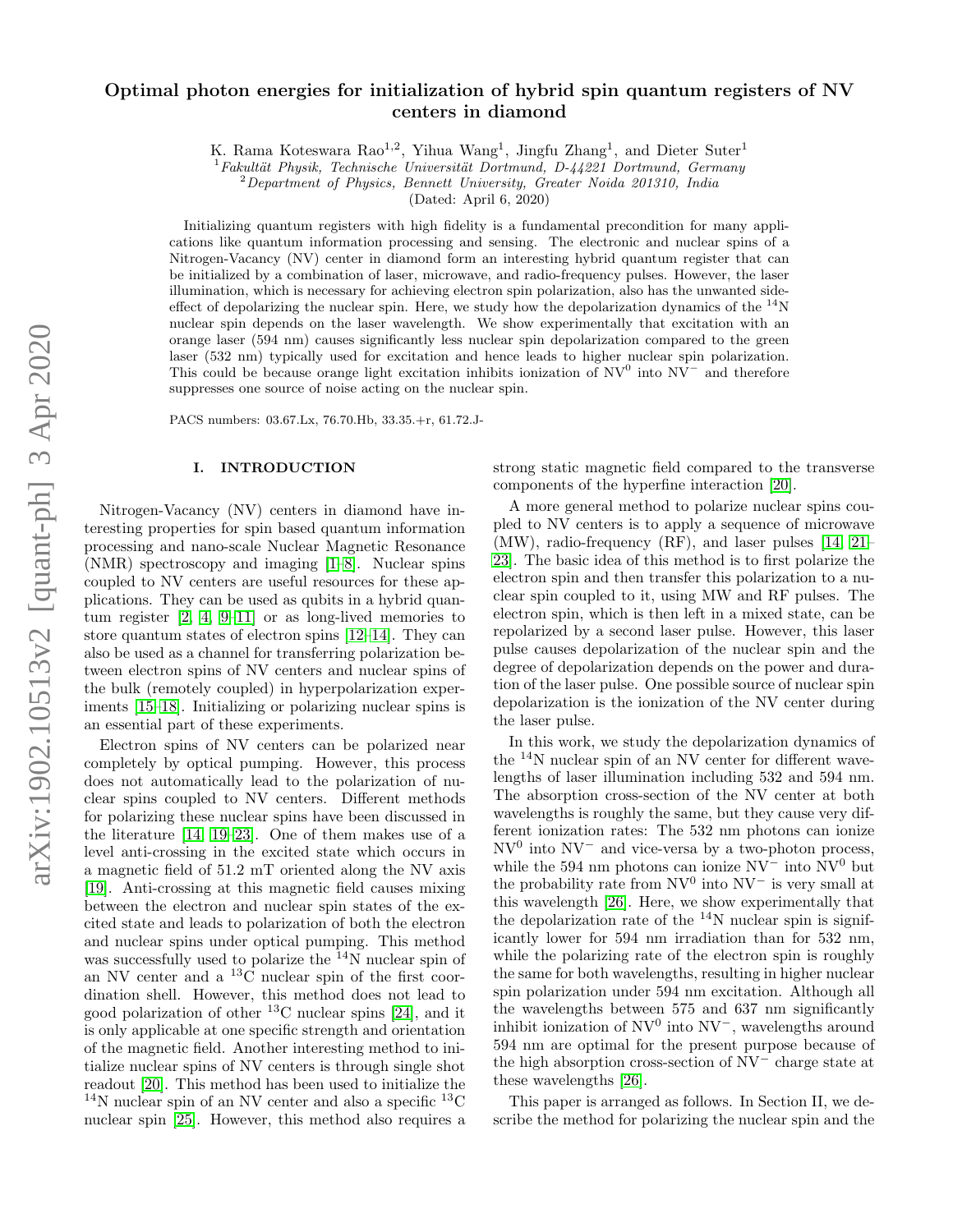differences between the green and orange light excitation of an NV center. In Section III, we give the details of our experiment and discuss the results and in Section IV, we conclude.

#### II. POLARIZATION METHOD

We consider polarizing the single <sup>14</sup>N ( $I = 1$ ) nuclear spin coupled to the electronic spin  $S = 1$ . The Hamiltonian of such a system interacting with a static magnetic field aligned along the NV axis can be written as

$$
\mathcal{H} = DS_z^2 + \gamma_e BS_z + \gamma_n BI_z + PI_z^2
$$
  
+ 
$$
A_{\parallel} S_z I_z + A_{\perp} (S_x I_x + S_y I_y).
$$
 (1)

Here,  $S_{\alpha}$  and  $I_{\alpha}$  represent the  $\alpha$ -components of the spin angular momenta of the electronic and nuclear spins respectively, and  $\gamma_e$  and  $\gamma_n$  are their respective gyromagnetic ratios.  $D = 2870$  MHz and  $P = -4.95$  MHz [\[27\]](#page-6-10) are the zero-field splitting of the electron spin and the quadrupole splitting of the  $14N$  nucleus, measured in frequency units. B represents the strength of the static magnetic field, and  $A_{\parallel} = -2.3$  MHz and  $A_{\perp} = -2.6$  MHz [\[28–](#page-6-11)[30\]](#page-6-12) are the components of the hyperfine interaction along the NV axis and perpendicular to it.

Fig. [1](#page-1-0) shows a schematic representation of the method for polarizing the two spins. Fig.  $1(a)$  shows the pulse sequence. The first laser pulse polarizes the electron spin into the  $m_s = 0$  state, but this leaves the nuclear spin in a mixed state as illustrated in Fig. [1\(](#page-1-0)b). The polarization of the electron spin can be transferred to the nuclear spin by applying two electron spin transition selective MW  $\pi$ pulses followed by another two nuclear spin transition selective RF  $\pi$  pulses. Now, the nuclear spin is fully polarized, but the electron spin is in the completely mixed state. To repolarize the electron spin, we need to apply another laser pulse. However, this laser pulse causes partial depolarization of the nuclear spin [\[22\]](#page-6-13). The amount of depolarization depends on the intensity and duration of the laser pulse. There may be different sources of noise that cause depolarization of the nuclear spin. One possible source is the ionization of  $NV^-$  into  $NV^0$  and viceversa during optical illumination: the electronic spin of NV<sup>0</sup> is  $S = 1/2$  and its hyperfine interaction is different from that of NV<sup>−</sup>.

All the experiments that are reported so far use green light (532 or 520 nm) to initialize and repolarize the NV center. It is known that under green light illumination, the charge state of an NV center flips between the NV<sup>−</sup> and  $\text{NV}^0$  states with an average distribution of the  $\text{NV}^$ and  $\rm{NV^0}$  populations being 70 and 30 % respectively [\[26\]](#page-6-9). This implies that by the end of the initialization laser pulse, the center would be in the  $NV^0$  state with 30% probability. In this case, the subsequent MW and RF pulses have no effect on the spin. However, the repolarizing laser pulse can convert it into NV<sup>−</sup> and this state



<span id="page-1-0"></span>FIG. 1. Schematic representation of the polarization method. (a) Pulse sequence; green or orange rectangle in the first line represent corresponding laser pulses. The rectangles in the second and third row represent MW and RF pulses applied at resonance to the electronic and nuclear spin transitions respectively. The  $\pi/2 - \tau - \pi/2$  sequence in the second line is used to measure the free-induction decay of the electron spin. (b) Energy level diagram and corresponding populations at different stages of the pulse sequence

contributes to the observed signal. Since polarization transfer does not occur for this, signal contribution from it results in reduced polarization of the nuclear spin.

In order to eliminate this depolarization channel, we therefore change the protocol: for the repolarization laser pulse, we use an orange laser, operating at 594 nm, instead of the conventional green laser. As we show in the following, this leads to a significant reduction of the depolarization process and results in higher nuclear spin polarization. The absorption cross-section of NV<sup>−</sup> is roughly the same for both lasers, but the orange light does not result in ionization of  $\rm NV^0$  into  $\rm NV^-$  [\[26\]](#page-6-9). Accordingly, it avoids signal contribution if the center's charge state is changed during the repolarizing pulse. An important point to note here is that a single NV center, under green light readout, generates very little fluorescence attributable to its  $NV^0$  state [\[26\]](#page-6-9).

Fig. [2](#page-2-0) illustrates the relative positions of the energy levels of  $NV^-$  and  $NV^0$  in the band gap of diamond. The Zero-Phonon Lines (ZPL) of the  $NV^-$  and  $NV^0$  charge states occur at 637 and 575 nm, respectively. This implies that photons of wavelength 532 or 520 nm can excite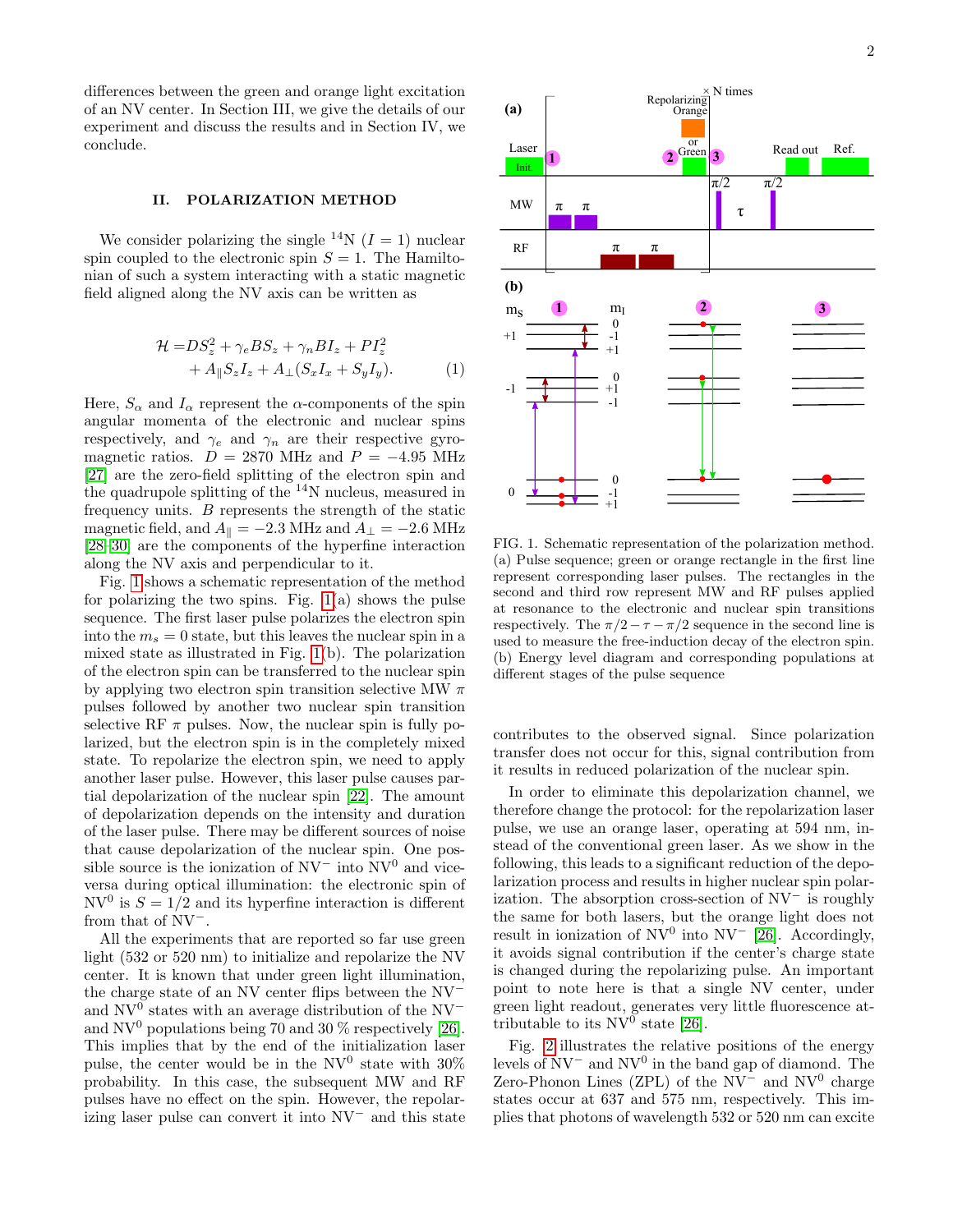

<span id="page-2-0"></span>FIG. 2. Schematic representation of the energy levels of an NV center for its negative and neutral charge states in the band gap of diamond.

both charge states and also can ionize one into the other. However, photons of wavelength 594 nm can excite the NV<sup>−</sup> state, but not NV<sup>0</sup> . Since photo-induced ionization of an NV center at the mentioned wavelengths by a two-photon process necessitates its excitation from the ground to the excited state, 594 nm light can only ionize  $\text{NV}^-$  into  $\text{NV}^0$ , but not the other way [\[26\]](#page-6-9). This is true for all wavelengths between 575 and 637 nm. Since the NV<sup>−</sup> charge state has a high absorption cross-section around 590 nm, allowing fast polarization of its electron spin [\[26\]](#page-6-9), excitation with a wavelength around 590 nm should be optimal for the present purpose.

## III. EXPERIMENTAL RESULTS

All experiments have been performed on a single NV center from a 99.99  $\%$  <sup>12</sup>C enriched bulk diamond sample with a nitrogen concentration of  $\langle 5 \rangle$  ppb. These experiments were also repeated on another center from the same sample and the results are very similar. The setup used for these experiments was based on a homebuilt optical confocal microscope equipped with 520, 532 and 594 nm lasers for optical excitation of the NV center and MW and RF electronics for resonant excitation of electron and nuclear spins. The fluorescence of the NV center was collected through a 605 nm dichroic mirror followed by a 594 nm long pass filter. An electromagnet was used to apply a static magnetic field of 2.8 mT oriented along the NV axis.

The pulse sequence given in Fig. [1](#page-1-0) was implemented in the following way. A 4  $\mu$ s long 520 or 532 nm laser pulse was applied to initialize the charge and spin states of the NV center into the NV<sup>-</sup>,  $m_s = 0$  states. The following MW  $\pi$  pulses were applied to the transitions  $|m_s, m_I \rangle = |0, -1 \rangle \longleftrightarrow |-1, -1\rangle$ , and  $|0, +1\rangle \longleftrightarrow$  $|+1,+1\rangle$ , whose frequencies were 2789.13 and 2947.42 MHz respectively. The duration of each of these pulses was 1  $\mu$ s. The RF  $\pi$  pulses were applied to the nu-



<span id="page-2-1"></span>FIG. 3. Fourier transforms of electron spin FIDs measured between the  $m_s = 0$  and  $-1$  subspaces. The top row corresponds to the spectrum with thermal nuclear spin polarization, the middle and bottom rows correspond to the spectra obtained after the nuclear spin polarizing pulse sequence of Fig. [1](#page-1-0) with  $N = 4$  (cycles) for 532 nm (duration, 500 ns) and 594 nm (700 ns) illumination respectively.

clear spin transitions,  $|-1,-1\rangle \longleftrightarrow |-1,0\rangle, |+1,+1\rangle \longleftrightarrow$  $|+1, 0\rangle$ , whose frequencies were 7.1064 and 7.1226 MHz respectively, and the duration of each of these pulses was 62  $\mu$ s. The repolarizing laser pulse was derived from the 520, 532 or 594 nm laser. Then, an electron spin free-induction decay (FID) was measured by applying the Ramsey sequence  $(\pi/2-\tau-\pi/2)$  between the  $m_s = 0$  and −1 subspaces followed by a 400 ns readout laser pulse. Here, the  $\pi/2$  MW pulses were non-selective and excited all allowed transitions between these subspaces. Since the repolarizing laser pulse brings the populations of the  $m_s = -1$  and  $+1$  subspaces into the  $m_s = 0$  subspace, the intensities of the spectral lines obtained by Fourier transforming the free-induction decay represent populations of the corresponding nuclear spin sub-levels. For the experiments involving 532 and 594 nm repolarizing laser pulses, the initialization and readout pulses were derived from the 532 nm laser and for those involving 520 nm repolarizing laser pulse, the same 520 nm laser was used for initialization and readout.

The spectra obtained by applying the pulse sequence of Fig. [1](#page-1-0) with  $N = 4$  cycles of polarization transfer and repolarizing pulses for 532 and 594 nm repolarizing illumination are shown in Fig. [3,](#page-2-1) together with a spectrum showing thermal nuclear spin polarization. This spectrum was obtained by applying the initializing laser pulse followed directly by the Ramsey sequence (*i.e.*  $N = 0$ ). It contains three lines corresponding to the three  $^{14}$ N nuclear spin states,  $m_I = -1$ , 0, and  $+1$ , which are split by the hyperfine coupling. These three lines have roughly equal amplitude which implies that the nuclear spin is in the maximally mixed state after the initializing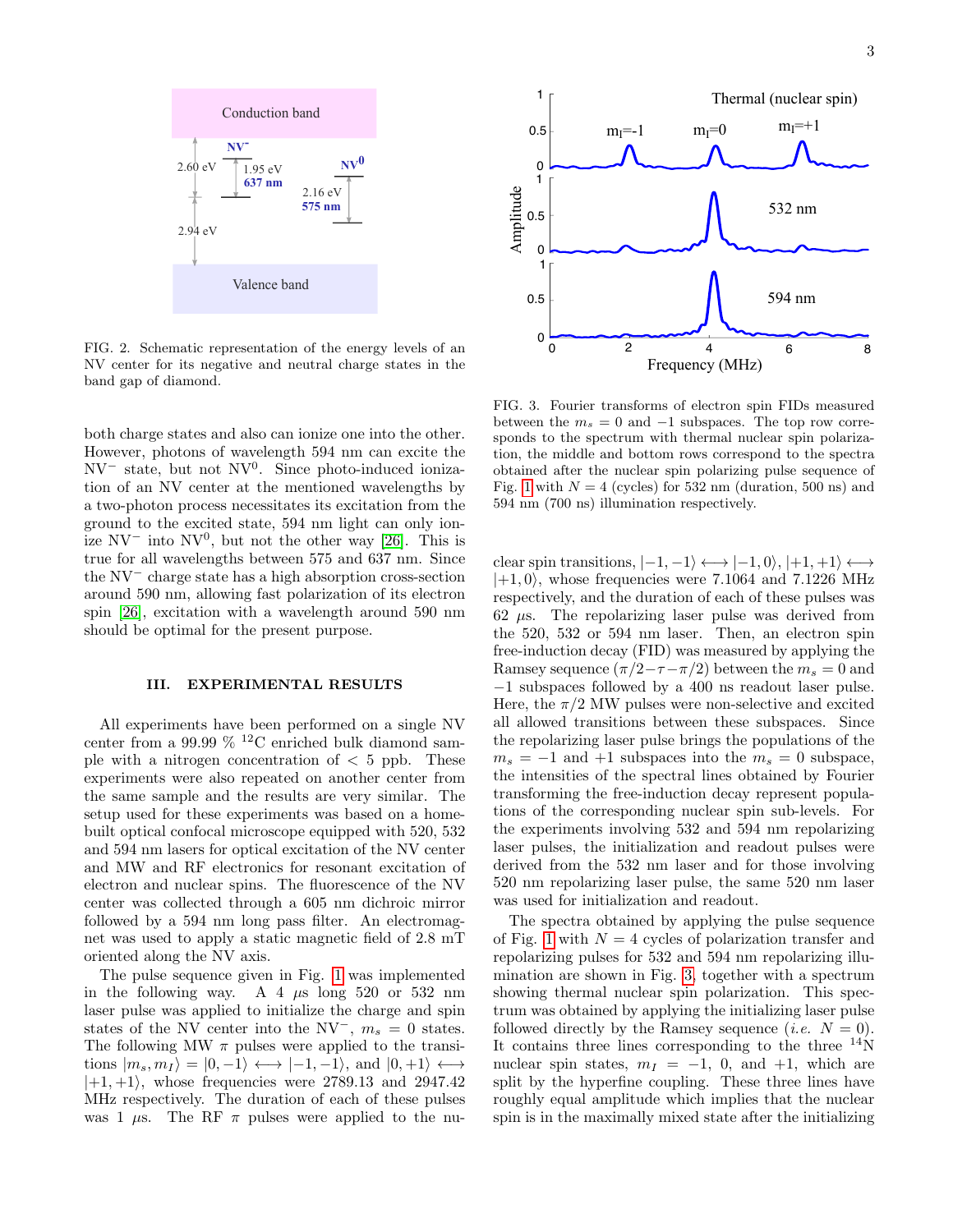

<span id="page-3-1"></span>FIG. 4. Dynamics of electron spin polarization and nuclear spin depolarization as a function of the duration of the repolarizing laser pulse. Circles, lower, and upper triangles represent experimental data corresponding to the populations of the  $m_I = 0, -1,$  and  $+1$  states of the <sup>14</sup>N nuclear spin respectively, and asterisks represent the total population. The experimental data are compared to the fit with the model given in Ref.  $[22]$  (*Appendix*) and the corresponding time constants are given in Table [I.](#page-3-0)

pulse. The spectrum corresponding to the 532 nm repolarizing illumination shows significantly decreased outer peaks and an increased central peak, which implies that the population of  $m_I = -1$  and  $m_I = +1$  states is transferred to the  $m_I = 0$  state. The spectrum corresponding to the 594 nm repolarizing illumination shows almost no outer peaks and a strong central peak. We calculate the nuclear spin polarization  $(p)$  by writing its density matrix as  $p |0\rangle\langle 0| + (1 - p)I$ , where I is the  $3 \times 3$  identity matrix. From the spectra, we obtain p as 76.3 ( $\pm$ 1.9)  $\%$ and 89.0 ( $\pm$ 2.7) % for the 532 and 594 nm repolarizing illumination respectively.

The amplitudes of the three spectral lines and their sum as a function of the repolarizing laser pulse duration are shown in Fig. [4](#page-3-1) for a single cycle of polarization transfer and repolarization. The amplitudes of all three lines increase initially, indicating that the electron spin polarization increases. The central line  $(m<sub>I</sub> = 0)$  reaches its maximum after ≈500 ns and then starts to decrease, whereas the outer lines  $(m_I = -1$  and  $+1)$  continue to grow. This indicates that the polarization of the nuclear spin decreases. The sum of the amplitudes, after reaching

| Wavelength | Electron spin  | Nuclear spin     | Decay time of         |  |  |
|------------|----------------|------------------|-----------------------|--|--|
| (nm)       | polarization   | depolarization   | $\rm NV$ <sup>-</sup> |  |  |
|            | time constant  | time constant    | population            |  |  |
|            | (ns)           | $(\mu s)$        | $(\mu s)$             |  |  |
| 520        | 170 $(\pm 21)$ | 6.4 $(\pm 1.1)$  | ΝA                    |  |  |
| 532        | 101 $(\pm 16)$ | 8.4 $(\pm 2.5)$  | ΝA                    |  |  |
| 594        | 110 $(\pm 22)$ | 16.6 $(\pm 4.8)$ | $(\pm 1.0)$<br>20.4   |  |  |

<span id="page-3-0"></span>TABLE I. Electron spin polarization and  $^{14}$ N nuclear spin depolarization time constants for different wavelengths . The time constant corresponding to the decay of the NV<sup>−</sup> population for the 594 nm illumination is also given. The laser powers for 520 nm and 532 nm are  $\approx$ 110 and 90  $\mu$ W respectively. They are chosen such that the fluorescence count rate is half of the saturation value. The laser power for 594 nm is  $≈80 \mu W.$ 

its maximum value around 500 ns, stays roughly constant for the 532 nm illumination, whereas for the 594 nm illumination it starts to decrease. This decay can be fit to an exponentially decaying function with a time constant of 20.4  $\mu$ s. This decay reflects a decrease of the NV<sup>-</sup> population. Its time constant is more than an order of magnitude longer than the time needed to repolarize the center and hence does not cause significant loss of signal. The rate constants for the polarization and depolarization can be obtained by fitting the data to the model given in Ref. [\[22\]](#page-6-13)  $(A \text{p} \text{p} \text{e} \text{m} \text{d} \text{d} \text{r})$ . The time constants for the polarization of the electron spin and the depolarization of the <sup>14</sup>N nuclear spin for different wavelengths are given in Table [I.](#page-3-0) The polarization rates for the wavelengths 532 and 594 nm are very similar but faster compared to the one with 520 nm illumination. However the depolarization rate is significantly slower for the 594 nm illumination compared to the 520 and 532 nm ones. This implies that one should be able to reach higher nuclear spin polarization with 594 nm light and it explains the results of Fig. [3.](#page-2-1)

The nuclear spin polarization measured from the data of Fig. [4](#page-3-1) is shown in Fig. [5](#page-4-0) as a function of the laser pulse duration. It clearly shows that the nuclear spin depolarization is slower for 594 nm illumination than for 532 nm.

Even higher polarizations can be achieved by iterating the transfer-repolarization cycle, as indicated in Fig. [1.](#page-1-0) Fig. [6](#page-4-1) shows the nuclear spin polarization as a function of the number of cycles for both the 532 and 594 nm repolarizing illuminations. The polarization increases with the number of cycles for both the cases and reaches its maximum value after 4 (3) cycles for the 594 (532) nm illumination. The low value of the nuclear spin polarization for N=1 could be attributed to the imperfect MW and RF pulses and other experimental non-idealities which leave significant population in the  $m_I = -1$  and +1 states. By iterating the transfer-repolarization cycle this population can be repumped into the  $m_I = 0$  state and hence improves the nuclear spin polarization.

Orange light illumination improves the  $^{14}N$  nuclear spin polarization but it also leads to loss of total sig-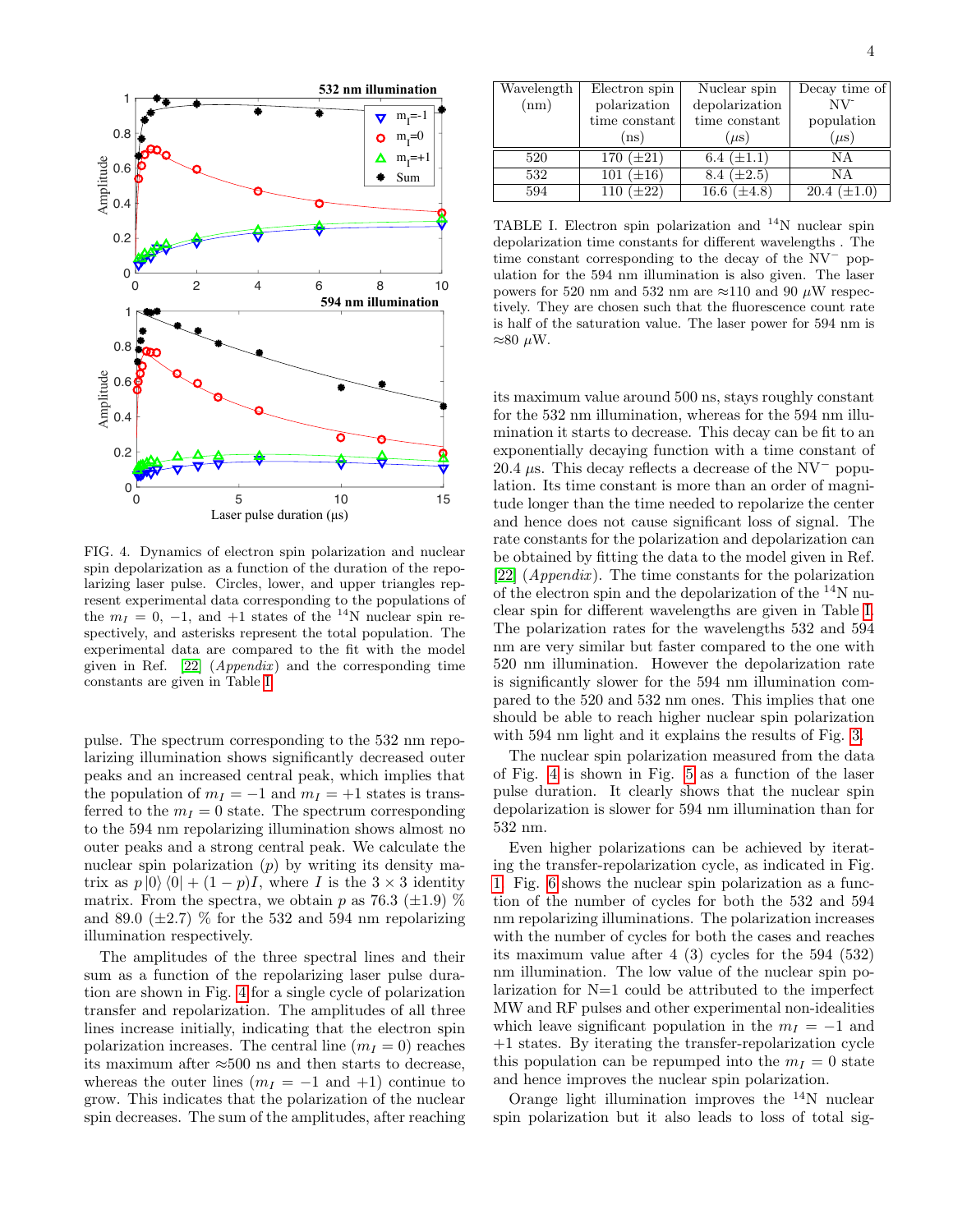

<span id="page-4-0"></span>FIG. 5. Nuclear spin polarization as a function of laser pulse duration for 532 and 594 nm illumination. Circles and asterisks represent the experimental data, solid and dashed curves are the corresponding fits according to the model given in Appendix.



<span id="page-4-1"></span>FIG. 6. Nuclear spin polarization versus  $N$ , the number of polarization transfer and repolarization cycles. The duration of the repolarizing laser pulse is 700 (500) ns for 594 (532) nm illumination.

nal. Here, we analyze the data given in Fig. [3](#page-2-1) to understand signal loss and gain in polarization. From this data, the signal of the electron spin, in the order of nuclear spin states  $m_I = -1, 0, +1$ , can be written as [9.96] 94.61 8.49] (for green repolarizing pulses) and [3.38 95.73 4.61] (for orange repolarizing pulses). These signals are proportional to the populations of the corresponding nuclear spin states. So, the total signal loss is  $\sim 8\%$  and the gain in polarization is  $\sim$  13 %. However, the signal of the  $m<sub>I</sub> = 0$  state is roughly equal in both cases and the loss of signal is only reflected in the  $m_I = -1$  and  $+1$ states. This implies, the signal that is lost is originally noise in the present scenario (of initializing quantum registers). In any case, the loss of signal can be compensated by increasing the averaging time by 17%.

### IV. DISCUSSION AND CONCLUSION

Initializing single nuclear spins coupled to electron spins in solid state materials is an important prerequisite for spin based hybrid quantum information processing and other applications like sensing. The approach described here, using a combination of laser (green, 532 or 520 nm), MW, and RF pulses allows one to initialize nuclear spins coupled to NV centers in diamond at arbitrary magnetic fields. By judicious use of 532 and 594 nm (orange) laser pulses, we can achieve higher nuclear spin polarization  $(89.0 \%)$  than by using only 532 nm laser pulses (76.3 %). This polarization can be improved further by improving the fidelities of the transition selective MW and RF pulses. We have also studied the dynamics of electron spin polarization and nuclear spin depolarization under different wavelengths of laser illumination. We found that the electron spin polarization rates are similar for the laser wavelengths 532 and 594 nm and the nuclear spin depolarization rate under 594 nm illumination is significantly smaller than with 532 nm. We believe the reason for different nuclear spin depolarization rates is related to the photo-induced ionization of the NV center. It is known that green light can ionize NV<sup>−</sup> into NV<sup>0</sup> and vice-versa, and orange light also can ionize  $NV^-$  into  $NV^0$ , but the reverse processis less probable [\[26\]](#page-6-9). This combined with the previous observa-tion [\[26\]](#page-6-9), that a single NV center in the  $NV^0$  state yields very little fluorescence under green light irradiation can explain the observed slower nuclear spin depolarization under 594 nm illumination.

The method of polarizing nuclear spins by using a combination of MW, RF, and laser pulses has been previously applied to polarize <sup>13</sup>C nuclear spins as well [\[14,](#page-6-0) [23\]](#page-6-4). Here, we note that the achievable polarization by this method might also depend on the form of the hyperfine interaction. For the  $14N$  nuclear spin, the hyperfine tensor contains no off diagonal elements [\[28–](#page-6-11)[30\]](#page-6-12) and the effect of the transverse (diagonal) components of the hyperfine tensor, which are off-diagonal to the Hamiltonian, can be neglected to an approximation. This implies that the nuclear spin eigenstates are approximately the Zeeman states. However, for  $^{13}$ C nuclear spins, the hyperfine tensor in general contains off-diagonal elements, in particular terms that commute with the z-component of the electron spin angular momentum but not with the z-component of the nuclear spin angular momentum [\[24,](#page-6-5) [31,](#page-6-14) [32\]](#page-6-15). This leads to mixing of nuclear spin Zeeman states within the  $m<sub>S</sub> = -1$  and  $+1$  subspaces and for the  $m<sub>S</sub> = 0$  subspace, Zeeman states are still approximately the eigenstates if the magnetic field is aligned with the NV axis. In any case, the use of green and orange light illumination should lead to higher nuclear spin polarization compared to green light illumination alone even for <sup>13</sup>C nuclear spins.

One disadvantage of the 594 nm excitation is the loss of NV<sup>−</sup> population, which corresponds to a reduction of the total signal. The loss of signal can be compensated by taking more averages, but the purity of a quantum state cannot be improved in a similar way. High purity quantum states are important for many applications. For example, the amount of entanglement that can be gen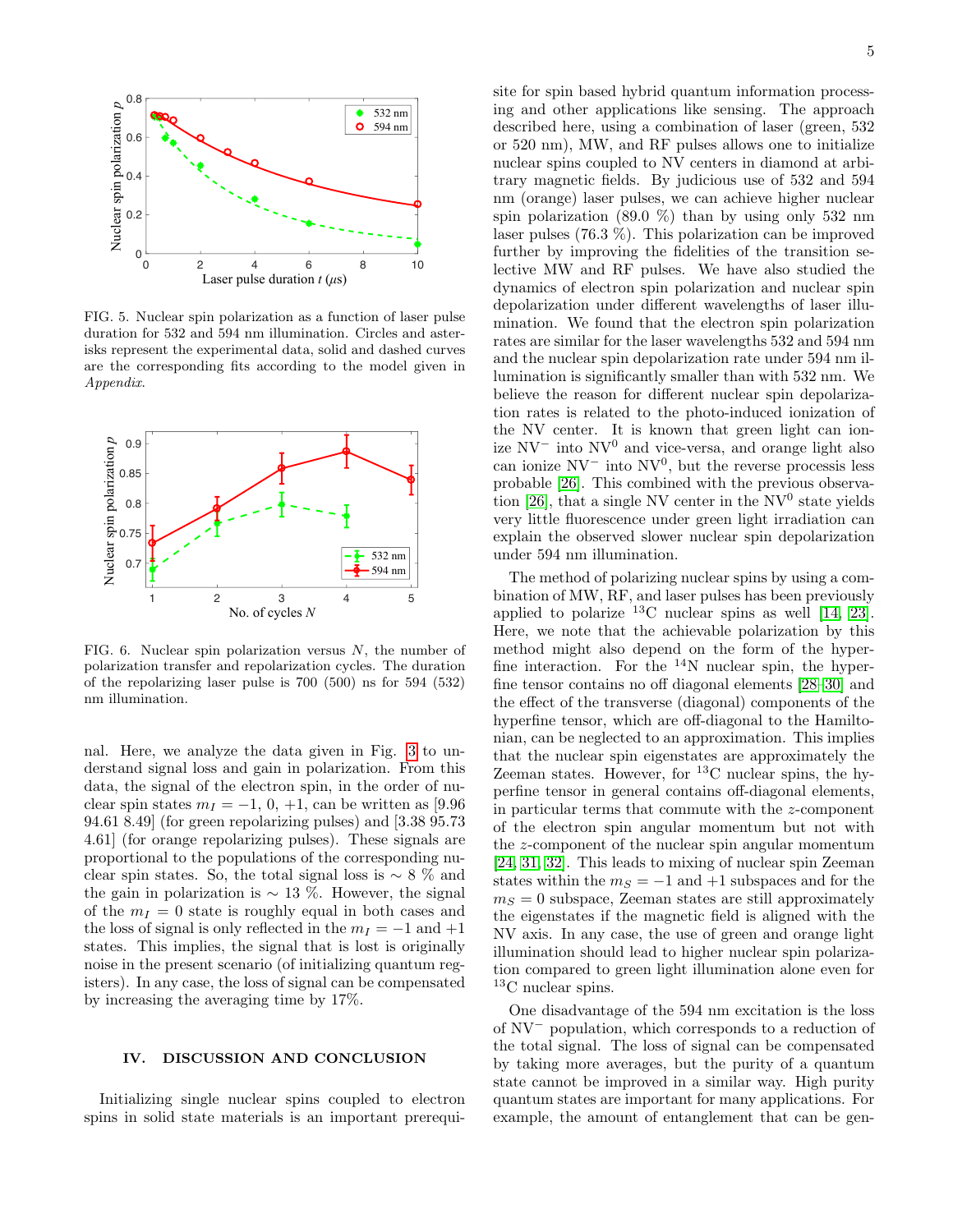erated in a system depends ultimately on the purity of its initial state [\[33\]](#page-6-16). High purity quantum states are also desirable for experiments involving fundamental tests of quantum mechanics such as temporal Bell inequality [\[34\]](#page-6-17).

### V. ACKNOWLEDGMENTS

This work was supported by the DFG through Grant No. Su 192/28-1. This project has received funding from the European Union's Horizon 2020 research and innovation programme under grant agreement No 828946. The publication reflects the opinion of the authors; the agency and the commission may not be held responsible for the information contained in it.

### APPENDIX

#### Rate equation model

The rate equation model for the population dynamics of an NV center under laser illumination can be written as

$$
\frac{d}{dt}\vec{P} = (M(k_S, k_I) - k_p)\vec{P},\tag{2}
$$

where  $k_S$ ,  $k_I$ , and  $k_p$  represent the rate constants for the electron spin polarization, nuclear spin depolarization, and the decay of the NV- population respectively.  $\vec{P}$ and  $M(k<sub>S</sub>, k<sub>I</sub>)$  are the population vector and transition matrix respectively, defined as

$$
\vec{P} = (P_{|ms, m_1\rangle = |0, +1\rangle}, P_{|0, -1\rangle}, P_{|0, 0\rangle}, P_{|-1, -1\rangle},
$$
  

$$
P_{|-1, +1\rangle}, P_{|-1, 0\rangle}, P_{|+1, +1\rangle}, P_{|+1, -1\rangle}, P_{|+1, 0\rangle}),
$$

- <span id="page-5-0"></span>[1] L. Childress, M. V. Gurudev Dutt, J. M. Taylor, A. S. Zibrov, F. Jelezko, J. Wrachtrup, P. R. Hemmer, and M. D. Lukin, Science 314[, 281 \(2006\).](http://dx.doi.org/ 10.1126/science.1131871)
- <span id="page-5-2"></span>[2] M. V. G. Dutt, L. Childress, L. Jiang, E. Togan, J. Maze, F. Jelezko, A. S. Zibrov, P. R. Hemmer, and M. D. Lukin, Science 316[, 1312 \(2007\).](http://dx.doi.org/10.1126/science.1139831)
- [3] T. Staudacher, F. Shi, S. Pezzagna, J. Meijer, J. Du, C. A. Meriles, F. Reinhard, and J. Wrachtrup, [Science](http://dx.doi.org/10.1126/science.1231675) 339[, 561 \(2013\).](http://dx.doi.org/10.1126/science.1231675)
- <span id="page-5-3"></span>[4] G. Waldherr, Y. Wang, S. Zaiser, M. Jamali, T. Schulte-Herbrüggen, H. Abe, T. Ohshima, J. Isoya, J. Du, P. Neumann, et al., Nature **506**[, 204 \(2014\).](http://dx.doi.org/10.1038/nature12919)
- [5] M. W. Doherty, N. B. Manson, P. Delaney, F. Jelezko, J. Wrachtrup, and L. C. Hollenberg, [Physics Reports](http://dx.doi.org/ http://dx.doi.org/10.1016/j.physrep.2013.02.001) 528[, 1 \(2013\).](http://dx.doi.org/ http://dx.doi.org/10.1016/j.physrep.2013.02.001)
- [6] L. Childress and R. Hanson, [MRS Bulletin](http://dx.doi.org/10.1557/mrs.2013.20) 38, 134 [\(2013\).](http://dx.doi.org/10.1557/mrs.2013.20)

 $M(k_S, k_I) =$ 

| $-2k_I$ | $k_I$   | $k_I$   | $\theta$ | $k_S$    | $\theta$ | $k_S$            |          |          |
|---------|---------|---------|----------|----------|----------|------------------|----------|----------|
| $k_I$   | $-2k_I$ | $k_I$   | $k_S$    | $\theta$ | 0        | $\boldsymbol{0}$ | $k_S$    |          |
| $k_I$   | $k_I$   | $-2k_I$ | 0        | 0        | $k_S$    | $\theta$         | $\theta$ | $k_S$    |
| 0       | O       |         | $-k_S$   | 0        | 0        | 0                | 0        | $\theta$ |
|         |         | 0       | 0        | $-k_S$   | 0        | 0                | 0        |          |
|         |         |         | 0        | 0        | $-k_S$   | 0                | 0        |          |
|         |         |         | $_{0}$   | O        |          | $-k_S$           | 0        |          |
|         |         |         |          | 0        |          | $\theta$         | $-k_S$   | O        |
|         |         |         |          |          |          |                  | 0        | $-k_S$   |

The population vector just before the repolarizing laser pulse can be written as  $\vec{P} = \frac{1}{3}(0, 0, 1, 0, 0, 1, 0, 0, 1).$ Using this vector as the initial state, the solution to the rate equation model can be obtained as

$$
\vec{P} = \frac{1}{3}e^{-k_p t} \left( 1 - \frac{2k_I}{(3k_I - k_S)} e^{-k_S t} - \frac{(k_I - k_S)}{(3k_I - k_S)} e^{-3k_I t}, \frac{2k_I}{(3k_I - k_S)} e^{-k_S t} - \frac{(k_I - k_S)}{(3k_I - k_S)} e^{-3k_I t}, \frac{2(k_I - k_S)}{(3k_I - k_S)} e^{-k_S t} + \frac{2(k_I - k_S)}{(3k_I - k_S)} e^{-3k_I t}, \frac{2(k_I - k_S)}{(3k_I - k_S)} e^{-k_S t}, 0, 0, e^{-k_S t} \right).
$$

This vector represents the population dynamics under the repolarizing laser pulse.

- [7] S. Hong, M. S. Grinolds, L. M. Pham, D. L. Sage, L. Luan, R. L. Walsworth, and A. Yacoby, [MRS Bul](http://dx.doi.org/10.1557/mrs.2013.23)letin 38[, 155 \(2013\).](http://dx.doi.org/10.1557/mrs.2013.23)
- <span id="page-5-1"></span>[8] R. Schirhagl, K. Chang, M. Loretz, and C. L. Degen, [Annual Review of Physical Chemistry](http://dx.doi.org/ 10.1146/annurev-physchem-040513-103659) 65, 83 (2014).
- <span id="page-5-4"></span>[9] P. Neumann, N. Mizuochi, F. Rempp, P. Hemmer, H. Watanabe, S. Yamasaki, V. Jacques, T. Gaebel, F. Jelezko, and J. Wrachtrup, Science 320[, 1326 \(2008\).](http://dx.doi.org/10.1126/science.1157233)
- [10] T. H. Taminiau, J. Cramer, T. van der Sar, V. V. Dobrovitski, and R. Hanson, [Nature nanotechnology](http://dx.doi.org/ 10.1038/nnano.2014.2) 9, 171 [\(2014\).](http://dx.doi.org/ 10.1038/nnano.2014.2)
- <span id="page-5-5"></span>[11] J. Zhang and D. Suter, [Phys. Rev. Lett.](http://dx.doi.org/10.1103/PhysRevLett.115.110502) 115, 110502  $(2015)$
- <span id="page-5-6"></span>[12] G. D. Fuchs, G. Burkard, P. V. Klimov, and D. D. Awschalom, [Nature Physics](http://dx.doi.org/10.1038/nphys2026) 7, 789 (2011).
- [13] P. C. Maurer, G. Kucsko, C. Latta, L. Jiang, N. Y. Yao, S. D. Bennett, F. Pastawski, D. Hunger, N. Chisholm,

.